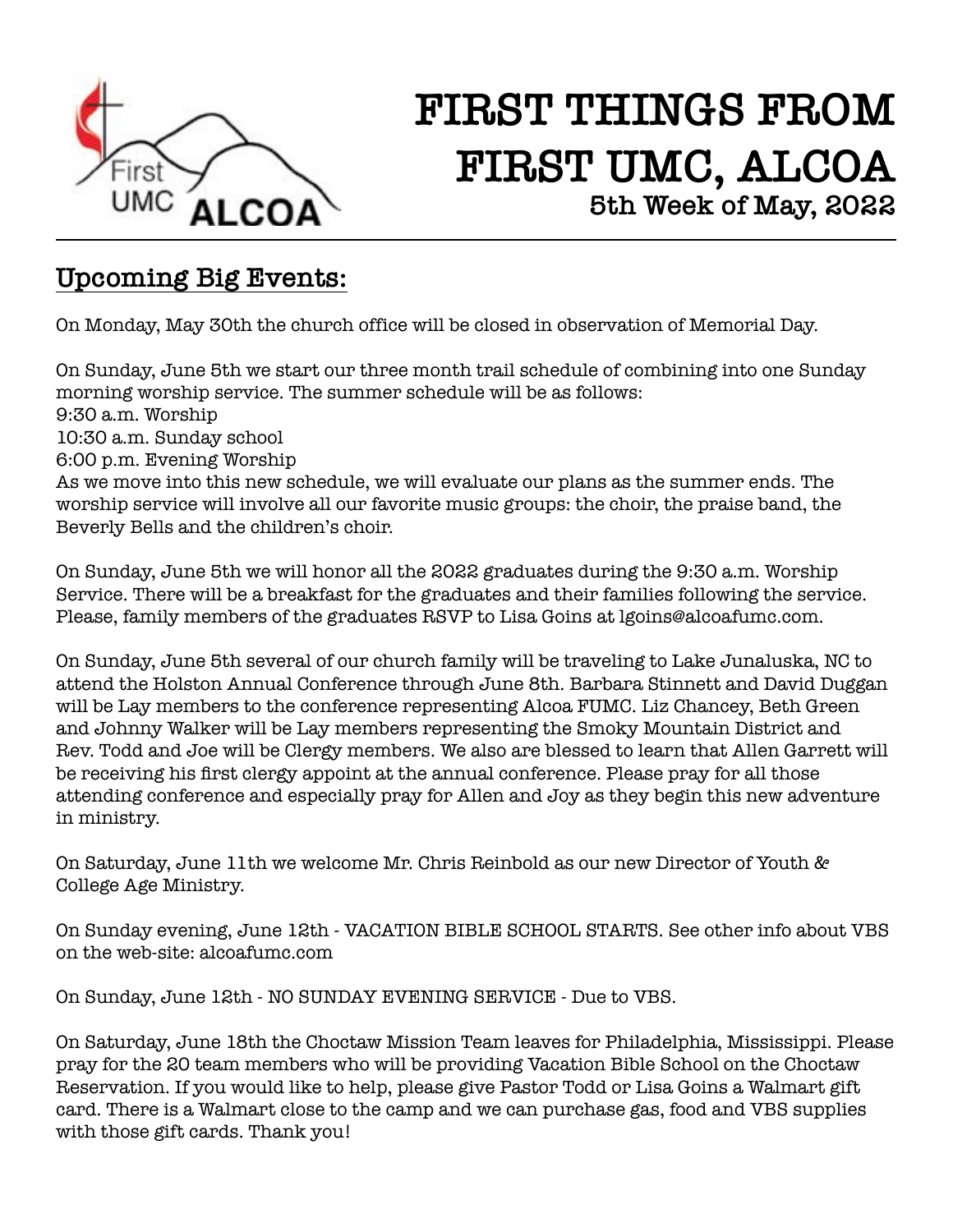On Sunday, June 19th NO SUNDAY EVENING SERVICE - Father's Day. Enjoy time with your family and friends.

On Sunday, June 26th - after the 9:30 a.m. Worship Service we will officially welcome Lisa Goins, our new Children's Ministry Director and her family and Chris Reinbold as our new Director of Youth and College Age Ministry. There will be refreshments available.

As you all can see, there is much being planned for the coming month. Please join us as we forward God's kingdom and celebrate the goodness Jesus is sharing in our community and among our church family.

Blessings to you all,

Pastor Todd

#### **J.O.Y. full News:**



Tuesday, June 7th – "On Golden Pond" – 1:00 CST show – tickets - \$25.00. Sorry, The price of \$28.00 was for senior purchase not group pricing. Lunch at 11:00 – Cumberland State Park Restaurant (renamed Homestead Harvest Restaurant) – buffet - \$15.00 per person Bus leaves the church parking lot at 10:30 am. A few seats still available on the bus or may drive separately. Signup sheet is on the Welcome Desk!

June 24th, Friday – Drift Boat Cowboys @ the GSM Heritage Center – 7:00 show - This concert WILL sell out, so please sign up as soon as possible! Be sure to note when you sign up if you're a member of the Heritage Center or not. General admission - \$15.00/members-\$10.00. Tickets are purchased online. Seating is now provided for concert audience. After we procure our seats then, dinner at the Riverstone Restaurant. Bus will leave the church parking lot by 4:30.

July 22nd Friday – "Hello Dolly" @ the Bijou Theatre – 7:30 show - \$25.00 tickets – A Word Players production. Dinner before show will be at Copper Cellar.

August 4th, Thursday – "9 to 5" @ the Barter Theater in Abington, Va. 2:00 show. \$32.00 tickets. Lunch at Luke's Café

Pick up a full schedule of all events planned for our seniors located on the table under the J.O.Y. marquee and on the table under the TV in the front hallway. Signup sheets for all events are located at the Welcome Desk in the front hallway.

Fall Flea Market - October 8, 2022 in the Green Room - Begin getting your donations together now! All proceeds go to a new church bus fund. An army of volunteers will be needed for this fundraiser. Please consider helping!

More information upcoming.

#### **A Note from Missions:**

Hi Pastor Todd,

Hope you and your family are doing well!

I wanted to just reach out and say thank you to the church for continuing to support me so generously. You guys have been giving faithfully for so many years and it really is so cool to see you all excited and so willing to partner in Gospel ministry. I am super thankful for the work you all are doing in Alcoa but also the impact you are helping make here in South Africa as well.

So I just wanted to say thank you! I notice and it definitely means a lot and provides encouragement to me! Love you guys!

Please pass this along to whoever it should go to :)

Allison Neubert

### **New Church Pictorial Directory:**

Beginning Sunday, June 5th, the committee will begin collecting up-to-date information from our congregation for a new directory. We will be asking you to please fill out the information sheet that will be located on the back of the first Things Highlights insert in your bulletin, and then, as you leave the sanctuary, simply place in the noted basket either in the narthex or at the Welcome desk.

So exciting to begin this process! More information is forthcoming.

#### **Altar Flowers:**

The altar flower calendar is located in the hallway to the right of Johnny Walker's office door.

What a blessing are fresh cut flowers to adorn the altar table. Choose a date and sign up!





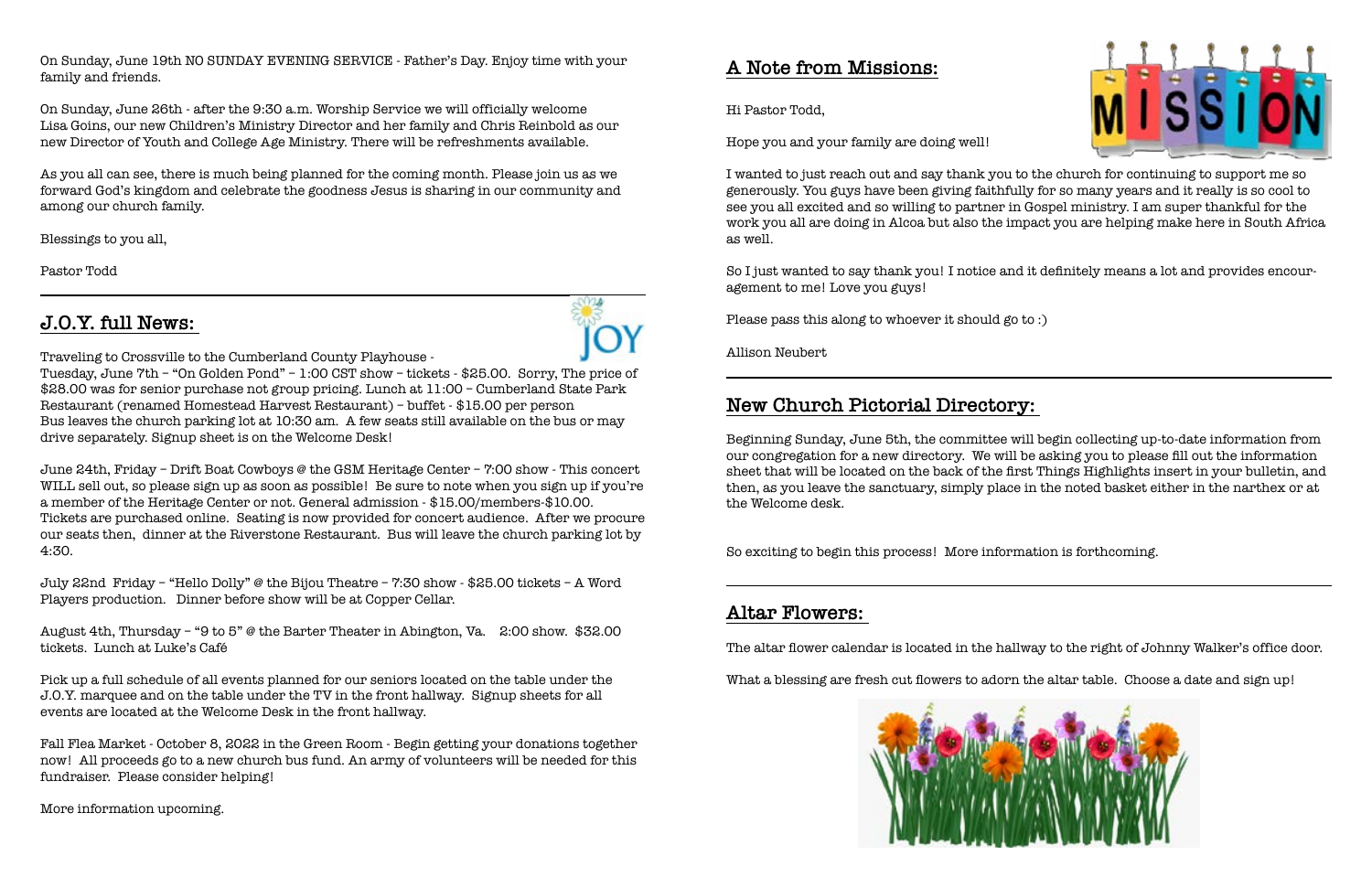### **A Congrats to Joe Green:** from the Daily Times - 5/22/22

Rev. Green wins Legacy Award from King A 1971 graduate of King University, Rev. Joe Green, of Alcoa, received a Legacy Award at King University during Dogwood Weekend. He also received the Alumni Award for Christian Service after 50 years of ministry and helping 17 parishioners enter into the ministry. Now in retirement. Rev. Green is Pastor Emeritus at Alcoa First United Methodist Church where he previously served as Senior Minister from 1995 to 2012.

#### **Wellness Ministry:**

Wellness Ministry will be meeting tomorrow, May 24th from 2:30 - 4:00 PM in the Green Room. Stir Fry is on the menu!



### **A Note from the Office:**

Have you checked out our new church website? Now you can request to schedule spaces in the church from your computer!

Just go to the website [alcoafumc.com](http://alcoafumc.com), click the "Happenings" tab at the top of the page, scroll down to "Calendar" and our constantly updated church calendar will be available for you to view. If you are interesting in booking a space, check the calendar to see if the space and time you want is available. If it is available, below the calendar is a brief request for for you to fill out the date and time you would like to book space in the church. Once you submit that form, it will email Lynsey in the church office, and, if available, she will book your requested time and space.

It's super simple. I hope you give it a try!

#### **Kids' News:**

VBS is coming up soon and there is much preparation to be done! If you would like to participate in preparing for VBS, we are having VBS Workshops from 5:30 -8:00 PM on the following Wednesday evenings:

- •May 18
- •May 25
- •June 1
- •June 8

Nursery will be provided for the workshops. A light meal will be served.

Children's Department Skate Party @ Roll Arena June 29th 6:30-8:30 Lots of fun, skating, pizza, ice cream, and glow sticks!

We are looking for "Grandbuddies" for our children. Grandbuddies are given a child to pray for by name. The wish is to give the children the gift of an older friend that prays specifically for them. Our hope is to have group activities and games that the children and their Grandbuddies can do together once a month or so. This is going to be such a blessing for all involved. If you would like to be a Grandbuddy for a child in the church, please contact Lisa Goins by email at lgoins@alcoafumc.com or call the church office at 865-982-5551.

A breakfast for Graduates and their families will be held on Sunday, June 5 2022, in the Green Room during the Sunday school hour. Invitations will be sent to each graduate with the details. Once you receive the invitation, please RSVP to Lisa by calling the church office at 865-982-5551 or by emailing lgoins@alcoafumc.com with the number of guests that will be attending the breakfast with each graduate.

### **Honors & Memorials:**

- •Given to the Bill Bailey Scholarship Fund in memory of Carole Sennett by David & Kari Duggan.
- •Given to the Operational Fund in honor of Chad & Brandi Kinkead by David & Darunee Lawson.